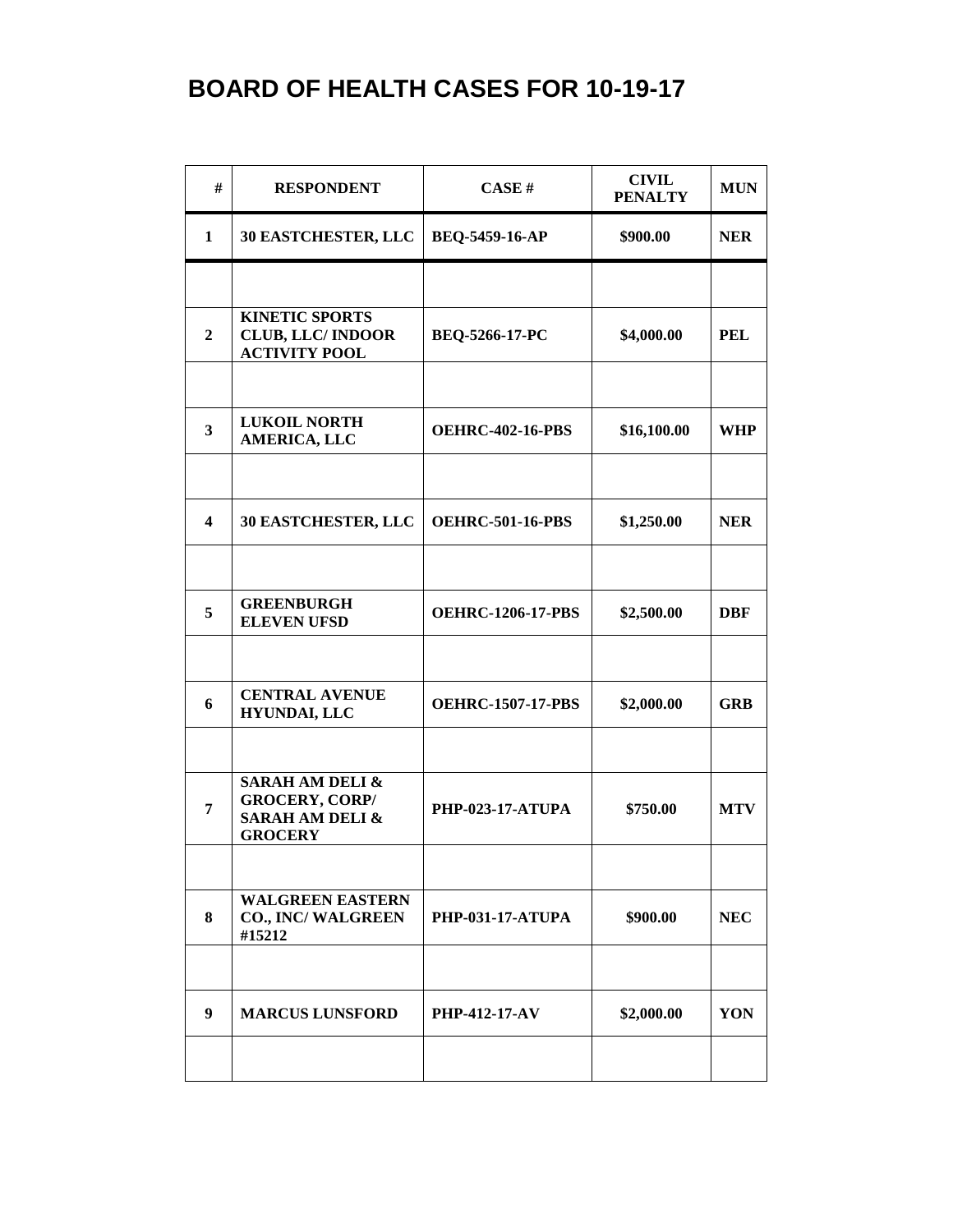## **BOARD OF HEALTH CASES FOR 10-19-17**

| #  | <b>RESPONDENT</b>                                                          | CASE H                 | <b>CIVIL</b><br><b>PENALTY</b> | <b>MUN</b> |
|----|----------------------------------------------------------------------------|------------------------|--------------------------------|------------|
| 10 | J.C.C. OF MID-<br><b>WESTCHESTER/CAMP</b><br><b>GADOL</b>                  | <b>PHP-6884-17-DC</b>  | \$300.00                       | <b>SCD</b> |
|    |                                                                            |                        |                                |            |
| 11 | <b>VILLAGE OF</b><br><b>SCARSDALE/ CAMP</b><br><b>PATHUNKE</b>             | PHP-6886-17-DC         | \$900.00                       | <b>SCD</b> |
|    |                                                                            |                        |                                |            |
| 12 | <b>VILLAGE OF RYE</b><br><b>BROOK/RYE BROOK</b><br><b>VILLAGE DAY CAMP</b> | <b>PHP-6917-17-DC</b>  | \$300.00                       | <b>POC</b> |
|    |                                                                            |                        |                                |            |
| 13 | THE CHILDRENS AID<br><b>SOCIETY/WAGON</b><br><b>ROAD DAY CAMP</b>          | PHP-7211-17-DC         | \$300.00                       | <b>NEC</b> |
|    |                                                                            |                        |                                |            |
| 14 | <b>MARY'S MEXICAN</b><br><b>RESTAURANT</b>                                 | <b>PHP-6513-17-FSE</b> | \$300.00                       | <b>ELM</b> |
|    |                                                                            |                        |                                |            |
| 15 | SALSA & SOUL, LTD/<br><b>SALSA &amp; SOUL</b>                              | <b>PHP-6691-17-FSE</b> | \$1,600.00                     | <b>MTV</b> |
|    |                                                                            |                        |                                |            |
| 16 | <b>CRIOLLITO REST,</b><br><b>INC/CRIOLLITO REST.</b>                       | PHP-6696-17-FSE        | \$6,000.00                     | <b>POC</b> |
|    |                                                                            |                        |                                |            |
| 17 | <b>CHUGGERS SPORTS</b><br><b>BAR, INC/CHUGGERS</b><br><b>SPORTS BAR</b>    | <b>PHP-6849-17-FSE</b> | \$600.00                       | <b>NER</b> |
|    |                                                                            |                        |                                |            |
| 18 | DOUGIE'S STAND-BY,<br><b>LLC/DOUGIE'S</b><br><b>STAND-BY</b>               | <b>PHP-6914-17-FSE</b> | \$300.00                       | <b>POC</b> |
|    |                                                                            |                        |                                |            |